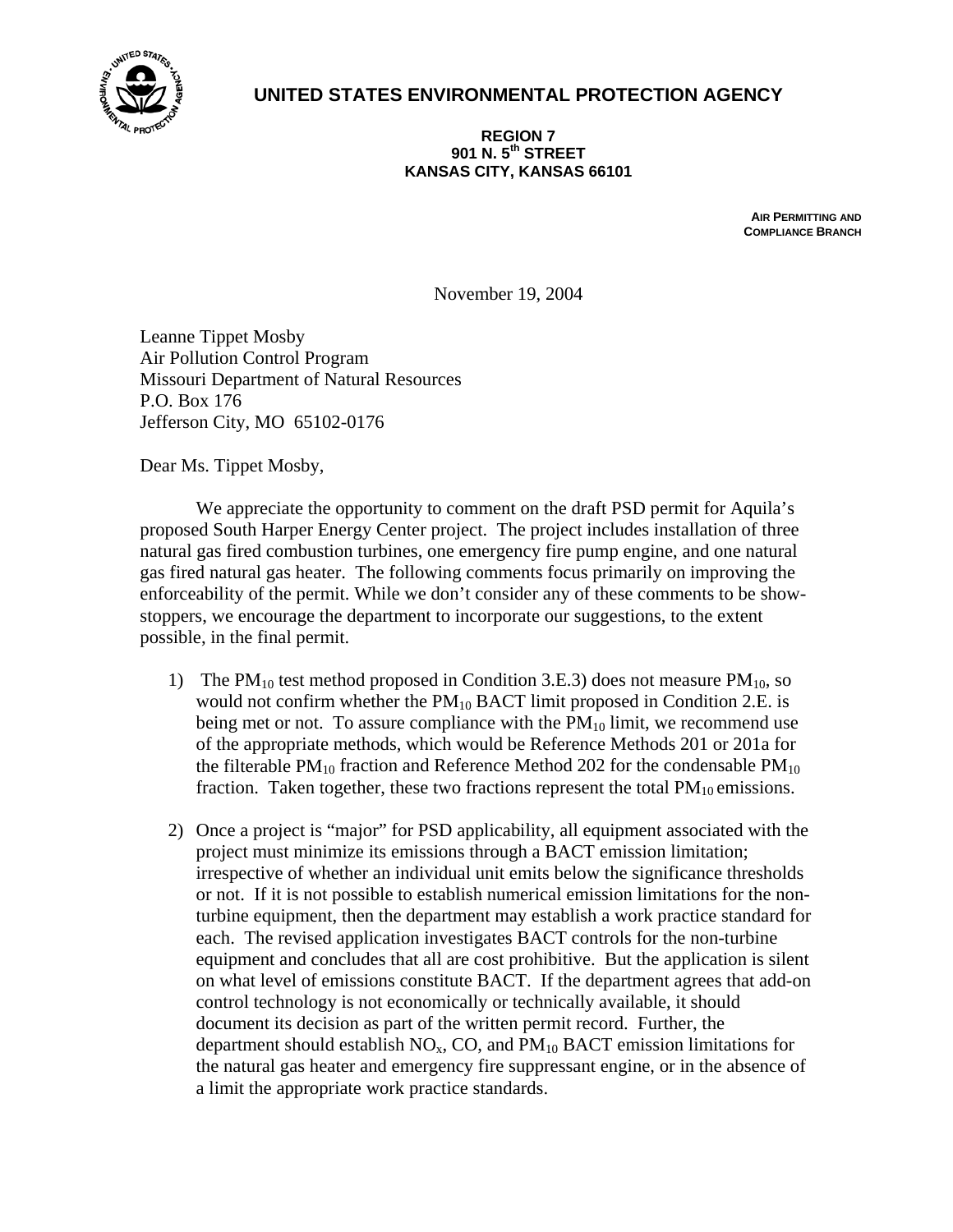- 3) Condition 4.A. requires Aquila to install a  $NO<sub>x</sub>$  and  $O<sub>2</sub>$  CEMS to verify compliance with the  $NO<sub>x</sub>$  BACT limit. We support this requirement. However, Conditions 4.C. and 4.D. require Aquila to simultaneously demonstrate that they meet the installation, operation, certification, and quality assurance requirements for both Parts 60 (NSPS) and 75 (Acid Rain). Since it is likely that  $NO<sub>x</sub>$  CEMS will be required for these units under the acid rain program and the units and will have to meet the Part 75 requirements in full, it may cause less confusion if the Part 60 CEMS requirements are dropped altogether. Further, even though we agree that MDNR may require the use of Appendix F quality assurance procedures as a condition of the PSD permit, despite the CEMS not being "direct compliance" monitors under NSPS, the cleaner way to assure that the monitor provides quality assured data, using one set of procedures, is to defer to the Part 75 requirements.
- 4) Even though the permit limits the number of hours of operation for each turbine, which indirectly limits VOC and formaldehyde emissions below 40 and 10 tons per year, respectively, it is possible that higher site specific emission factors could put emissions over their respective thresholds. To ensure that these thresholds are protected, the permit should establish "hard" caps for these pollutants to assure they do not exceed their respective review thresholds. Further, the permit should explicitly require development of a VOC emission factor, in addition to the formaldehyde factor required in Condition 3.B., to verify that the hard caps are met. Lastly, so that there is no confusion about how these caps are to be met, we recommend that the PSD permit include explicit mass balance equations for each pollutant or sample worksheets showing how the calculations are to be made. Past PSD permits issued by the department provide good examples of how such accounting is to be performed. In the absence of clear instructions, the enforceability of such caps may be called into question and may not be appropriate for limiting these pollutants out of PSD or 112(g) review.
- 5) Based on a comprehensive review of  $NO<sub>x</sub>$  CEMS data for Siemens-Westinghouse 501D5A turbines located in New Mexico and Texas, it appears the  $NO<sub>x</sub> BACT$ level selected for the South Harper project is consistent with the emission levels achieved in practice. These data, however, indicate that a significant portion of the total  $NO<sub>x</sub>$  emissions from these types of turbines occur during off-peak load periods; in particular for units that appear to operate in peaking mode. In fact, as much as 14 to 18% of the total emissions from the turbines appear to occur at loads less than 70% -- which corresponds closely with the 75% level defined by the permit as normal load (e.g. excluding startup and shutdown periods). The draft permit makes no provision for limiting  $NO<sub>x</sub>$  emissions during these off-peak load periods; either by specifying a separate BACT limit during startup and shutdown or by otherwise minimizing the number and duration of startup and shutdown events. Based on EPA case law like that found in the  $Rockgen<sup>1</sup> EAB$

1

<sup>1</sup> ENVIRONMENTAL ADMINISTRATIVE DECISIONS, VOLUME 8, IN RE ROCKGEN ENERGY CENTER, PSD Appeal No. 99–1, ORDER DENYING REVIEW IN PART AND REMANDING IN PART <http://www.epa.gov/eab/disk11/rockgen.pdf>